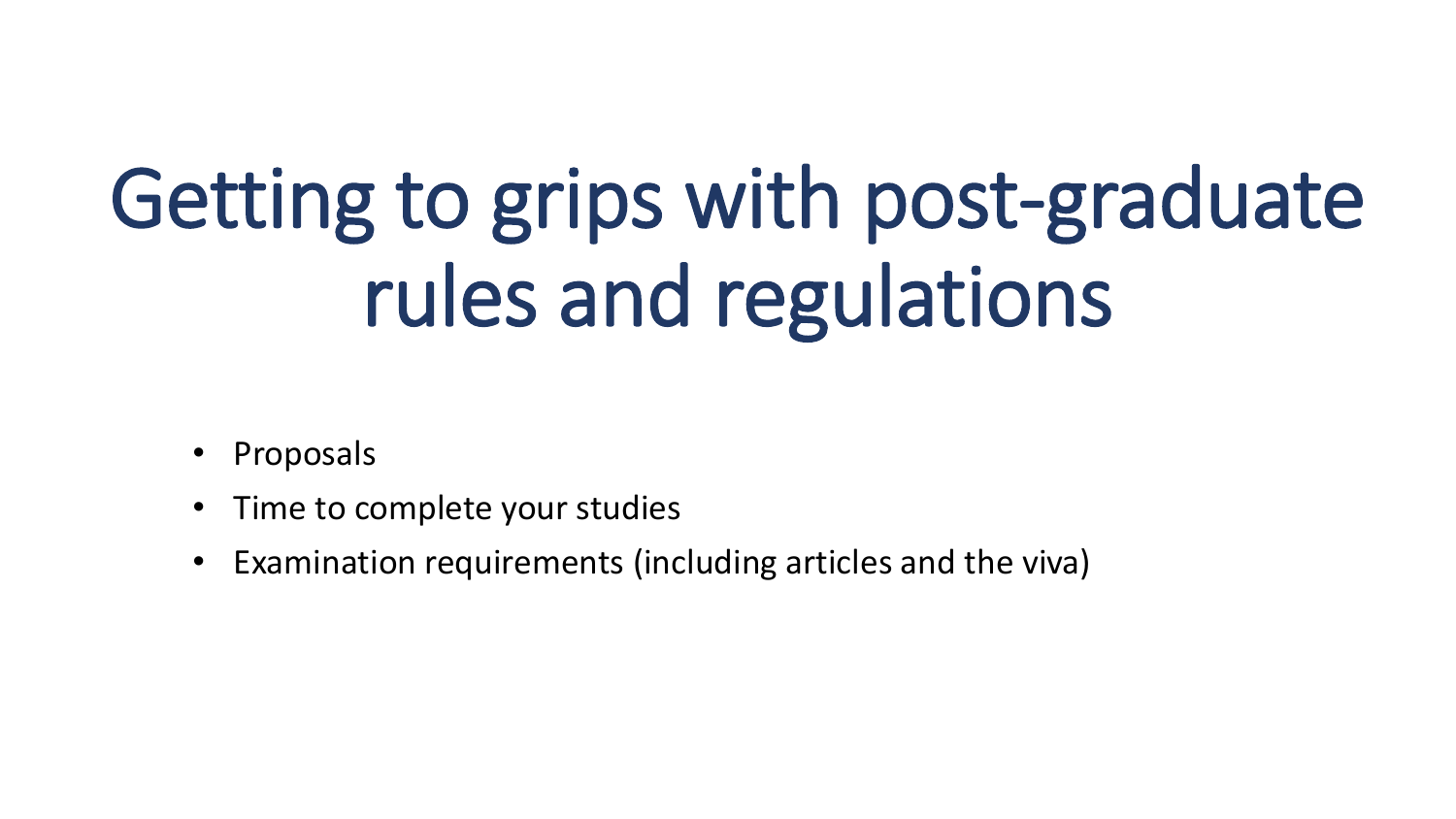#### Governance

- 1. Higher Degrees Administration: Structures and Processes Faculty of Humanities Higher Degree Procedures
- 2. University's Higher Degrees Policy
- Framework for administration, governance and quality management of higher degree studies & programmes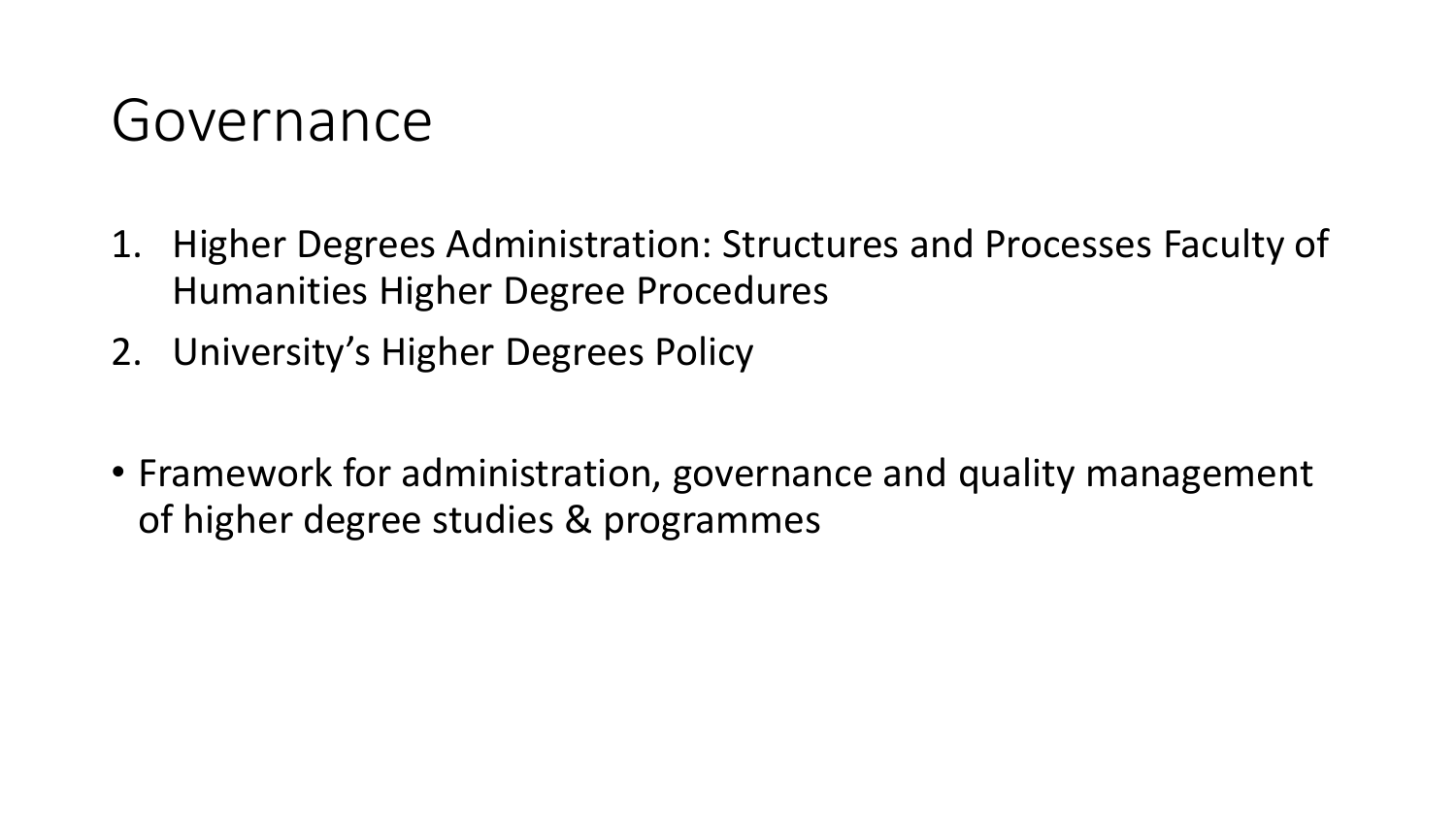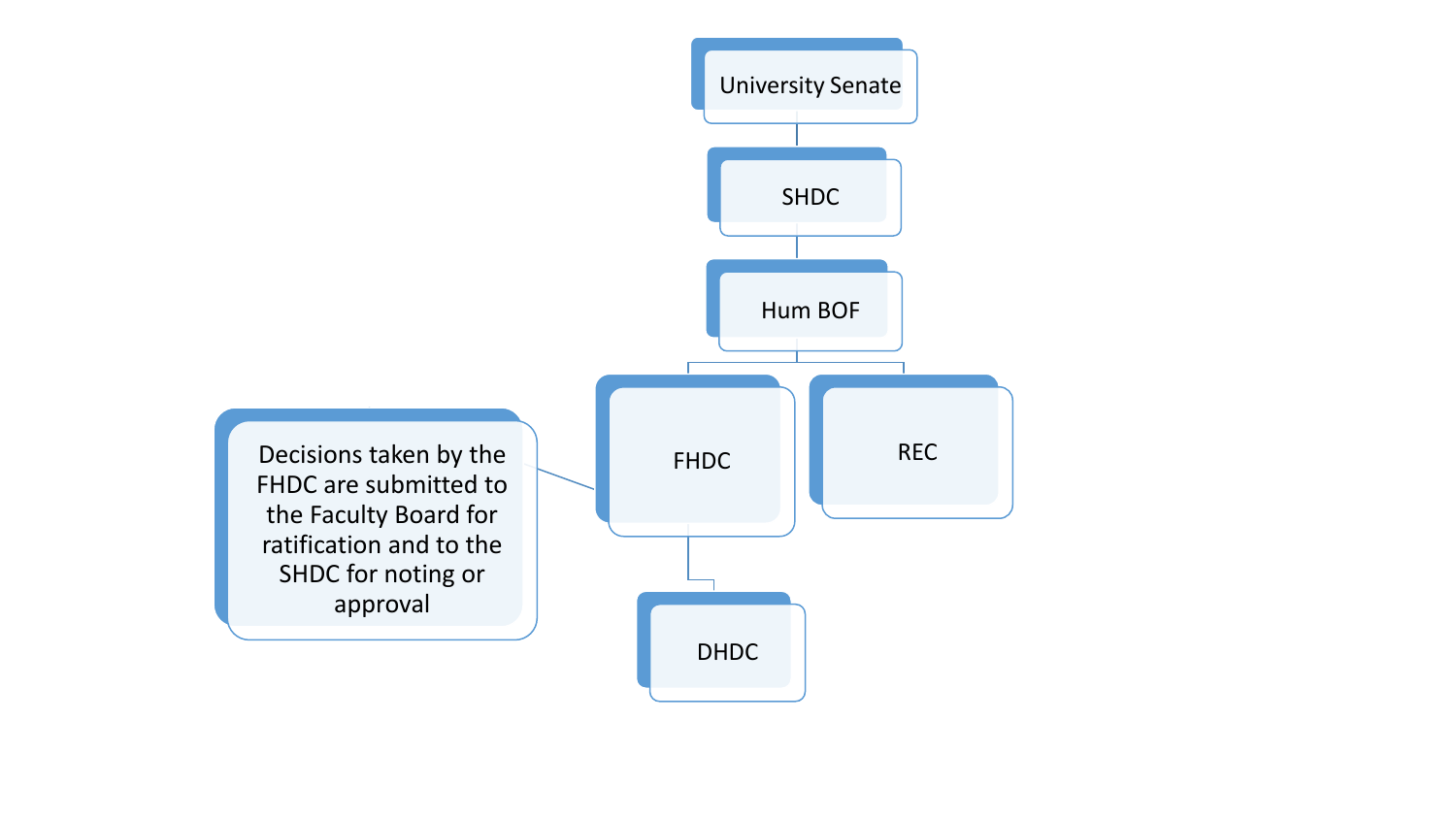# Preparing your proposal in time

- •**Master's proposals**: within six months of registration
- •**Doctoral proposals**: within nine months of registration
- Proposals must be ratified by the FHDC within the first year of registration (excluding the proposal phase: preregistration period)
- Proposals are scrutinised at departmental/school level before they are approved/ratified by the FHDC.
- If not approved, the student may re-work the proposal, but may only submit it for approval one more time.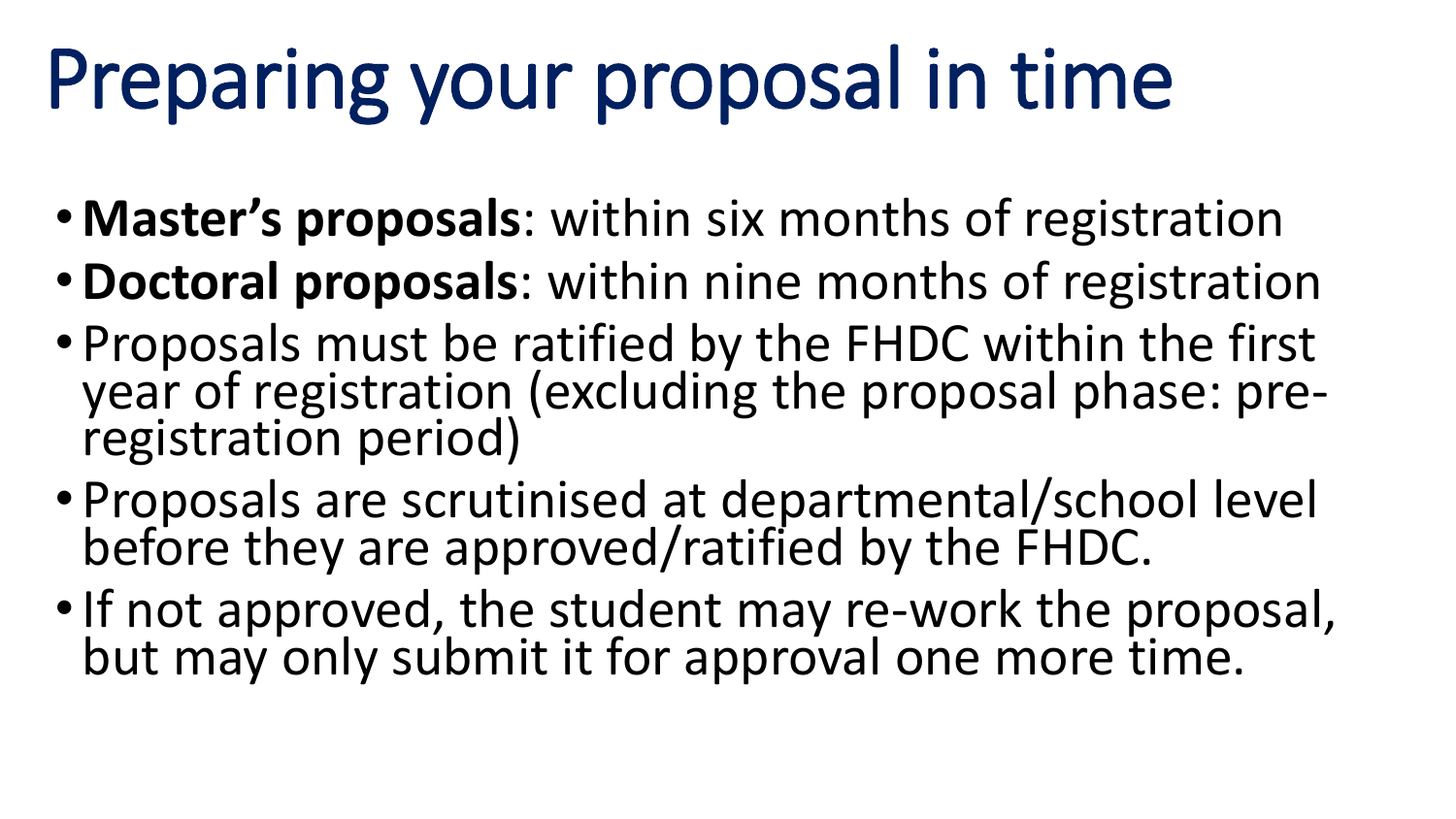#### Late proposals

- •No guarantee that late proposals will be excepted
- •Proposals serving after the first year must be accompanied by a letter of motivation from the student detailing
	- 1. why the proposal has taken so long to prepare
	- 2. how they intend to complete the degree within the maximum period permitted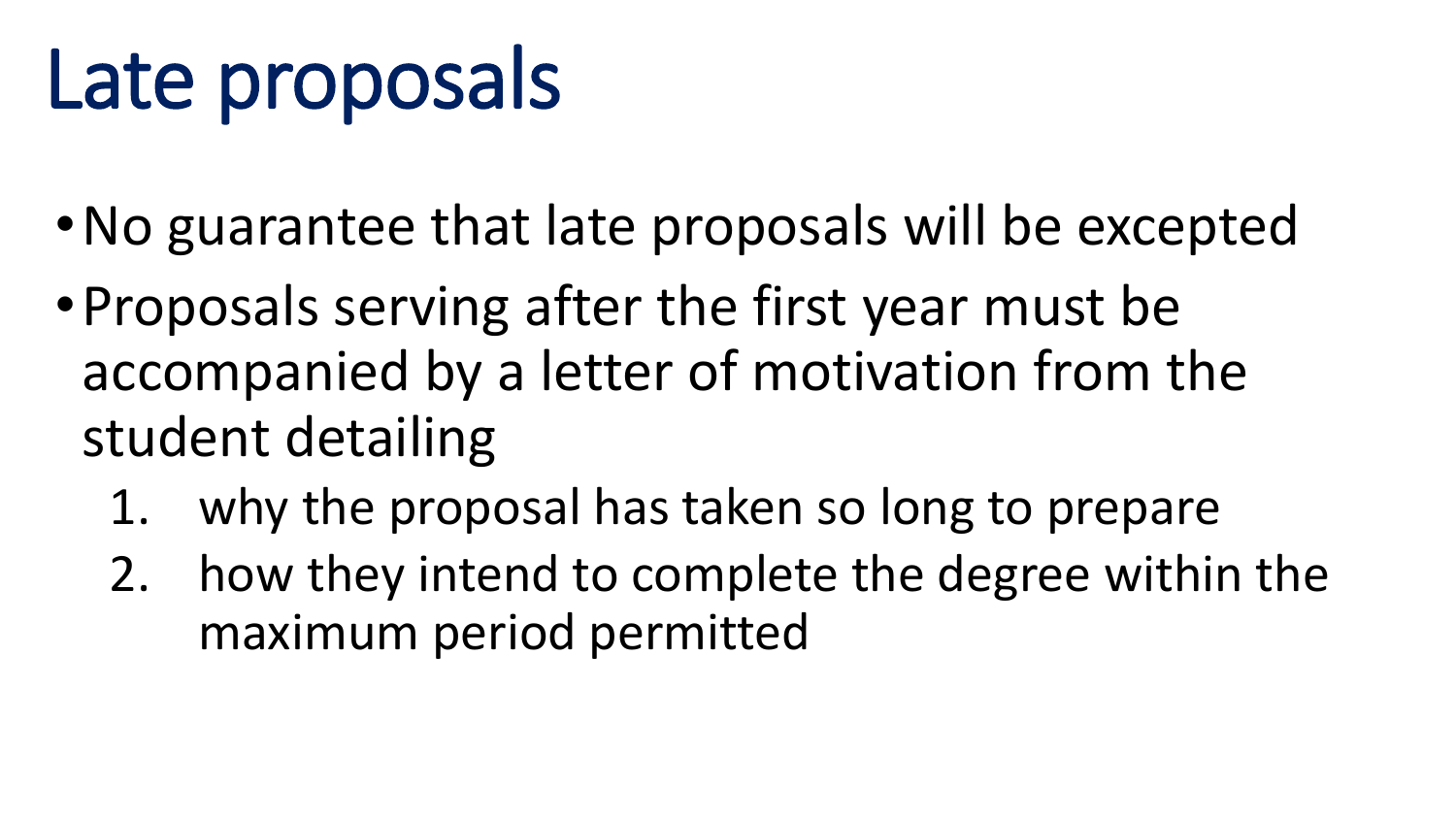#### Proposal template

- •Get the latest version from the [PG website](http://www.uj.ac.za/EN/Faculties/humanities/Pages/Post-Graduate-Information-for-Students-and-Staff.aspx)
- Length for Introduction, Literature Review, Theoretical Framework and Methodology:
	- MA minor dissertation: 3-4 pages
	- MA dissertation: 4-5 pages
	- Doctorate: 5-6 pages
- Research involving human participants must be approved by Research Ethics Committee
	- Keep a copy of your ethics approval letter with an ethics clearance number for research purposes and final submission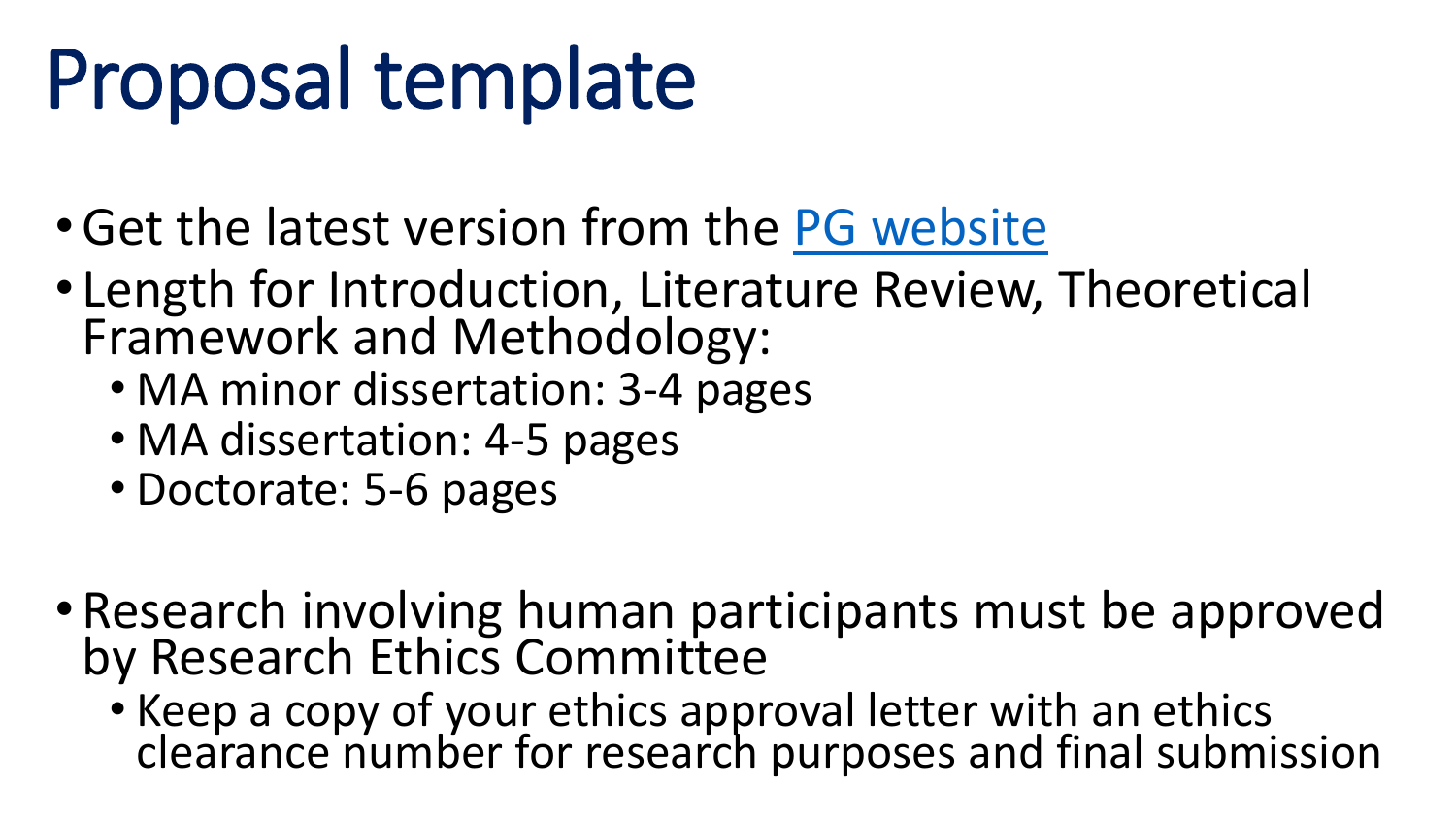#### Proposal assessment criteria

- Conceptual clarity of the study title and research questions (aim, objectives, etc.) in light of the research problem.
- Clarity and feasibility of the methodology to answer the research questions.
- Adequacy of a theoretical framework within which to conduct the study.
- Overall demonstrated competence to undertake higher degree research at the required level, including writing skills, technical care and appropriate use of literature.
- Defensible original scientific contribution (in the case of doctoral proposals).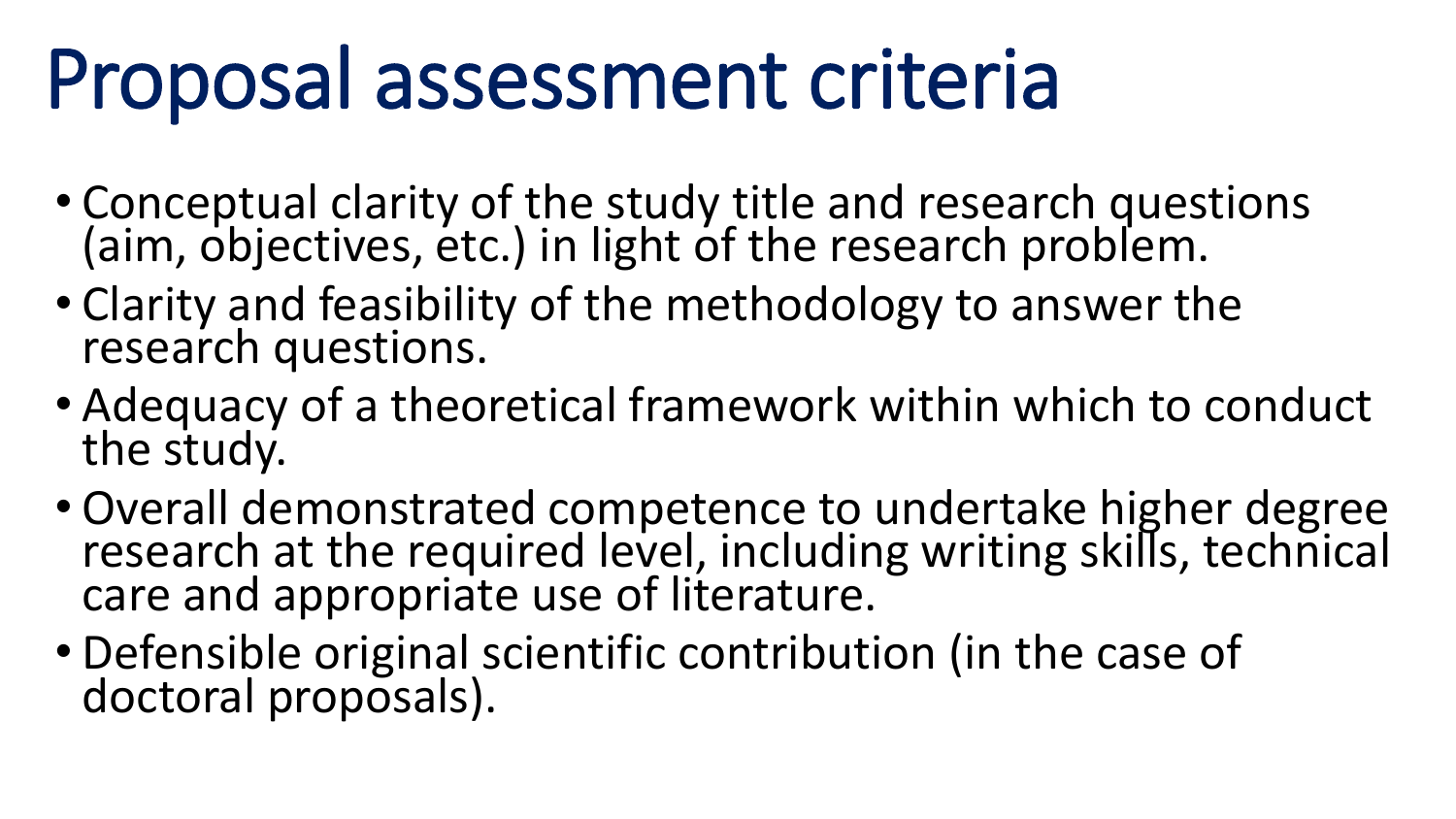#### TurnitIn plagiarism checks

- •Research proposals should be screened for plagiarism with a similarity report submitted to the supervisor
- •Submit it through the link provided on [Blackboard](https://ulink.uj.ac.za/index.php) via Ulink
- •Check YouTube for tutorials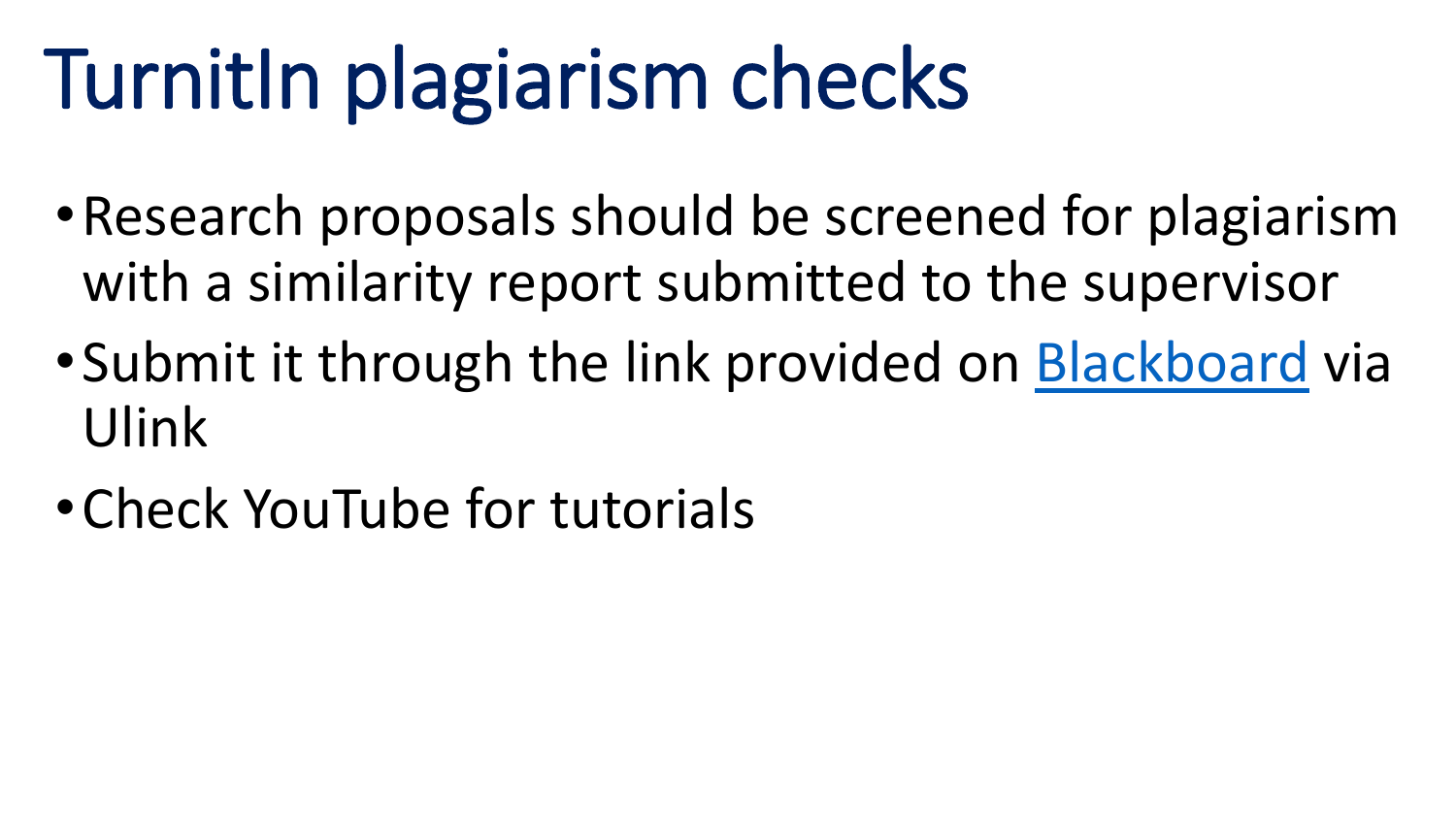#### Duration of master's and doctoral studies

|                  |         | <b>Master's</b> | <b>Doctoral</b> |
|------------------|---------|-----------------|-----------------|
|                  |         | study           | study           |
|                  | Minimum |                 |                 |
| <b>Full-time</b> | time    | 12 months       | 24 months       |
| study            | Maximum |                 |                 |
|                  | time    | 24 months       | 48 months       |
|                  | Minimum |                 |                 |
| Part-time        | time    | 12 months       | 24 months       |
| study            | Maximum |                 |                 |
|                  | time    | 36 months       | 60 months       |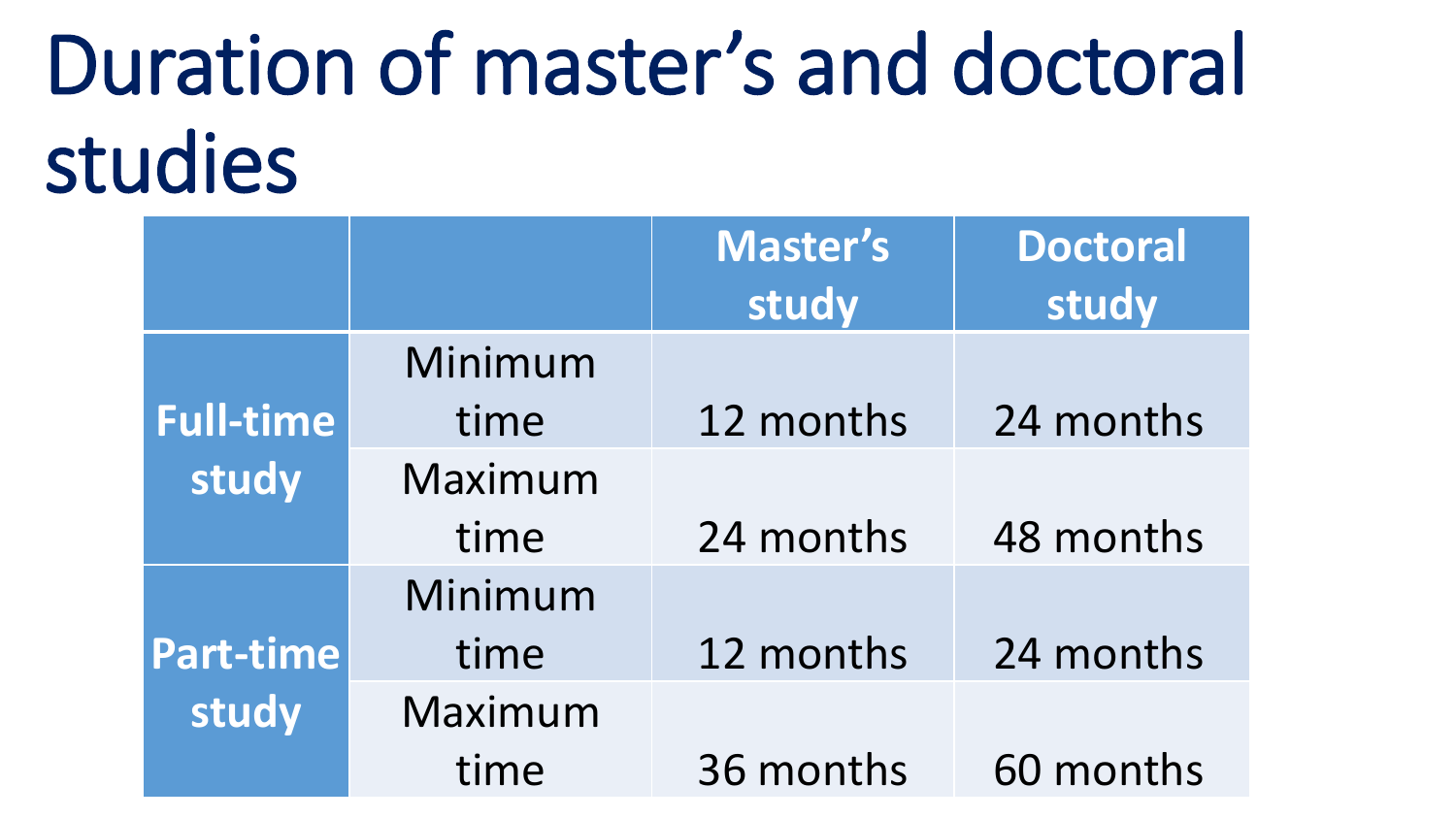# What happens if you can't finish in time?

- **Extensions** will only be granted in exceptional circumstances
	- limited to 12 months for a master's study
	- 24 months for a doctoral study
- Only until 31 January, 31 May or 31 October
- If you reach the maximum period of registration you will automatically be given an F7 status code (meaning studies are terminated) unless applying for extension, based on the student's good progress.
- You will be blocked from registering and will need to approach the supervisor for assistance.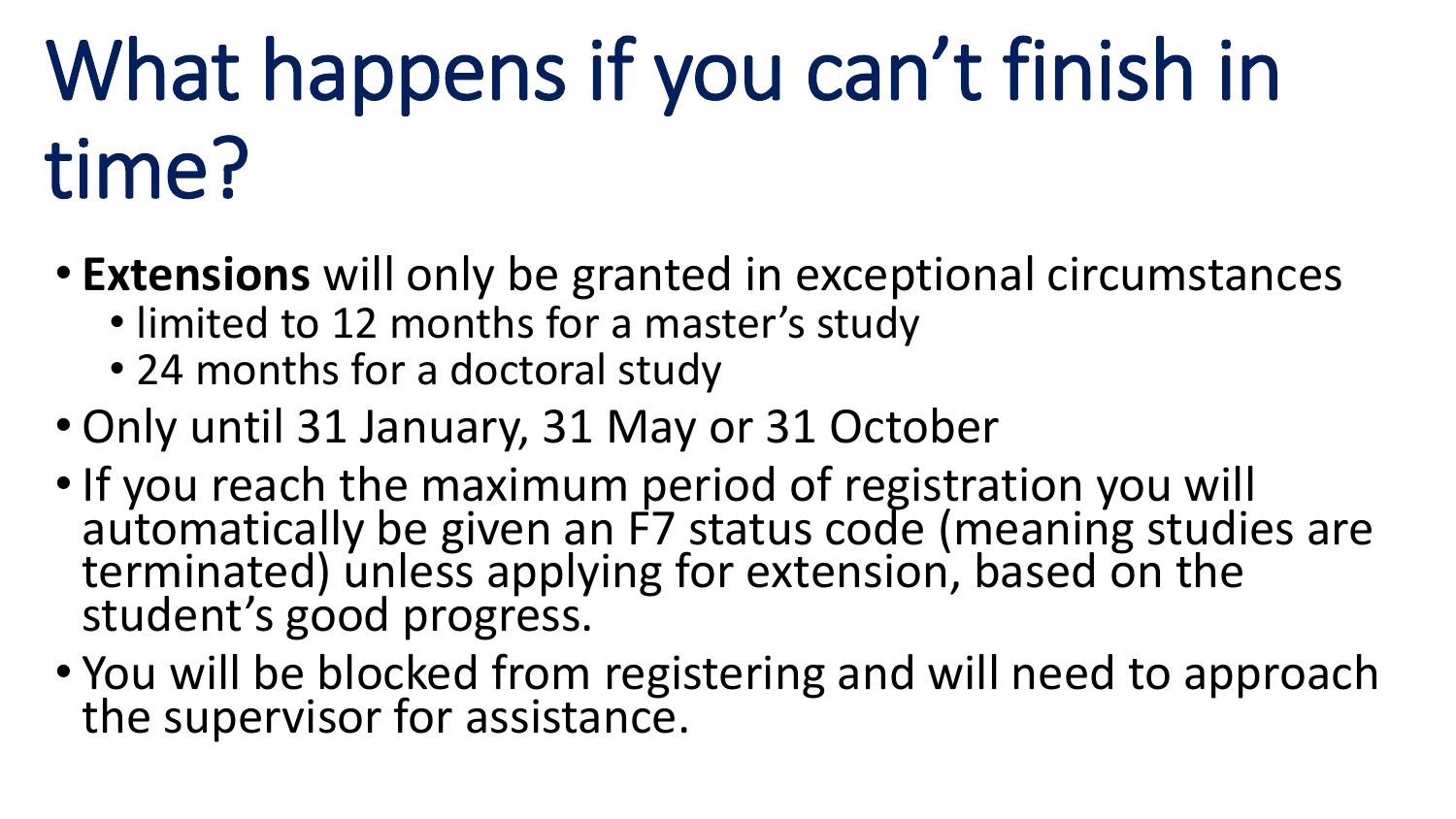### What happens if you can't finish in time?

- •**Abeyance** periods are limited to 12 months for both master's and doctoral studies
- •Abeyance may not be granted more than once
- •Only in exceptional circumstances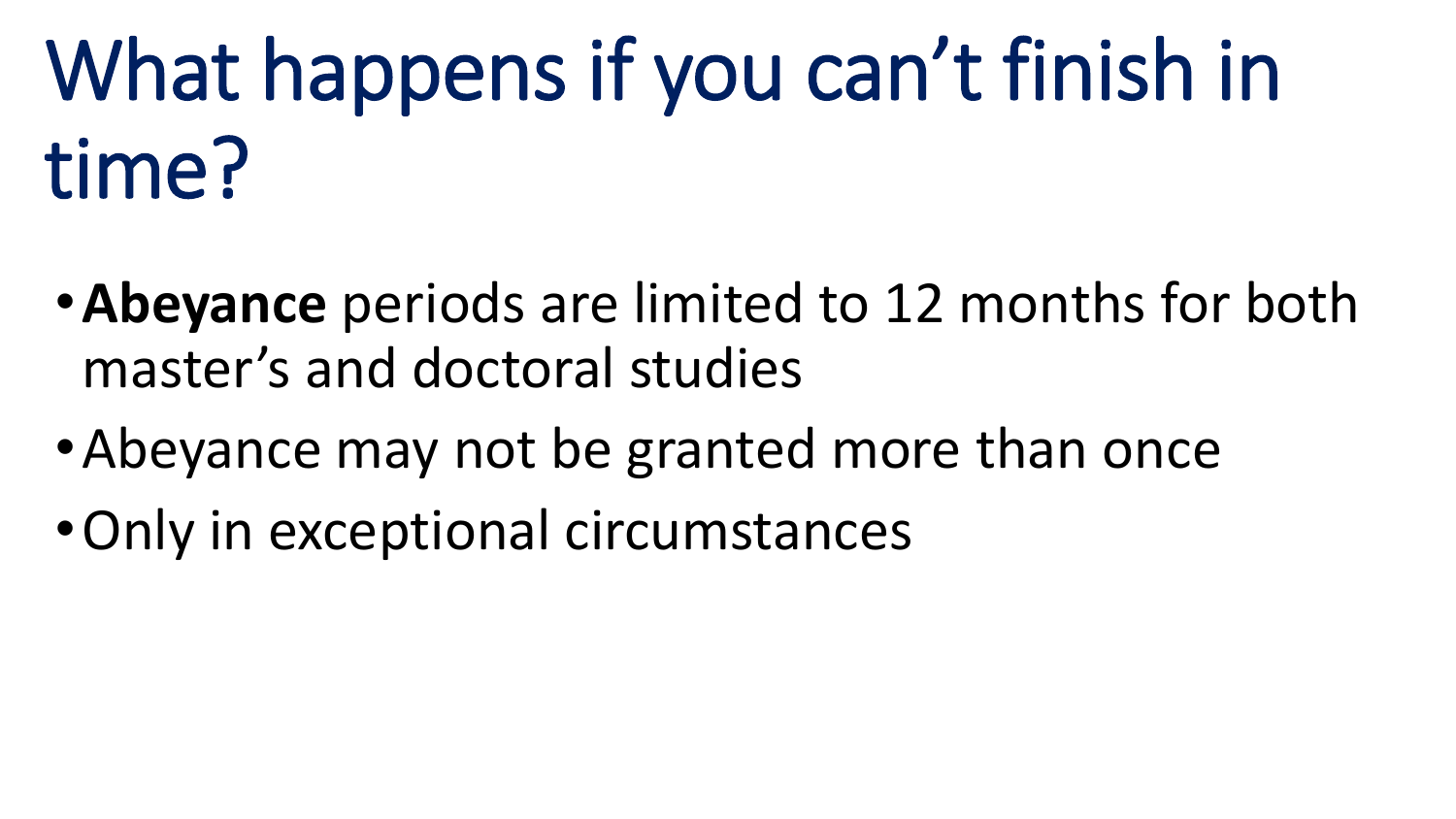#### Requirements for your final report

- •Use the latest format/template for MA dissertation or D thesis from the [post-graduate website,](http://www.uj.ac.za/EN/Faculties/humanities/Pages/Post-Graduate-Information-for-Students-and-Staff.aspx) includes an affidavit
- •Word limit, including footnotes and endnotes but excluding references:
	- •Doctorate: 80 000 words
	- Research Master's: 40 000 words
	- Coursework Master's: 20 000 words
- •Proofread by a professional language editor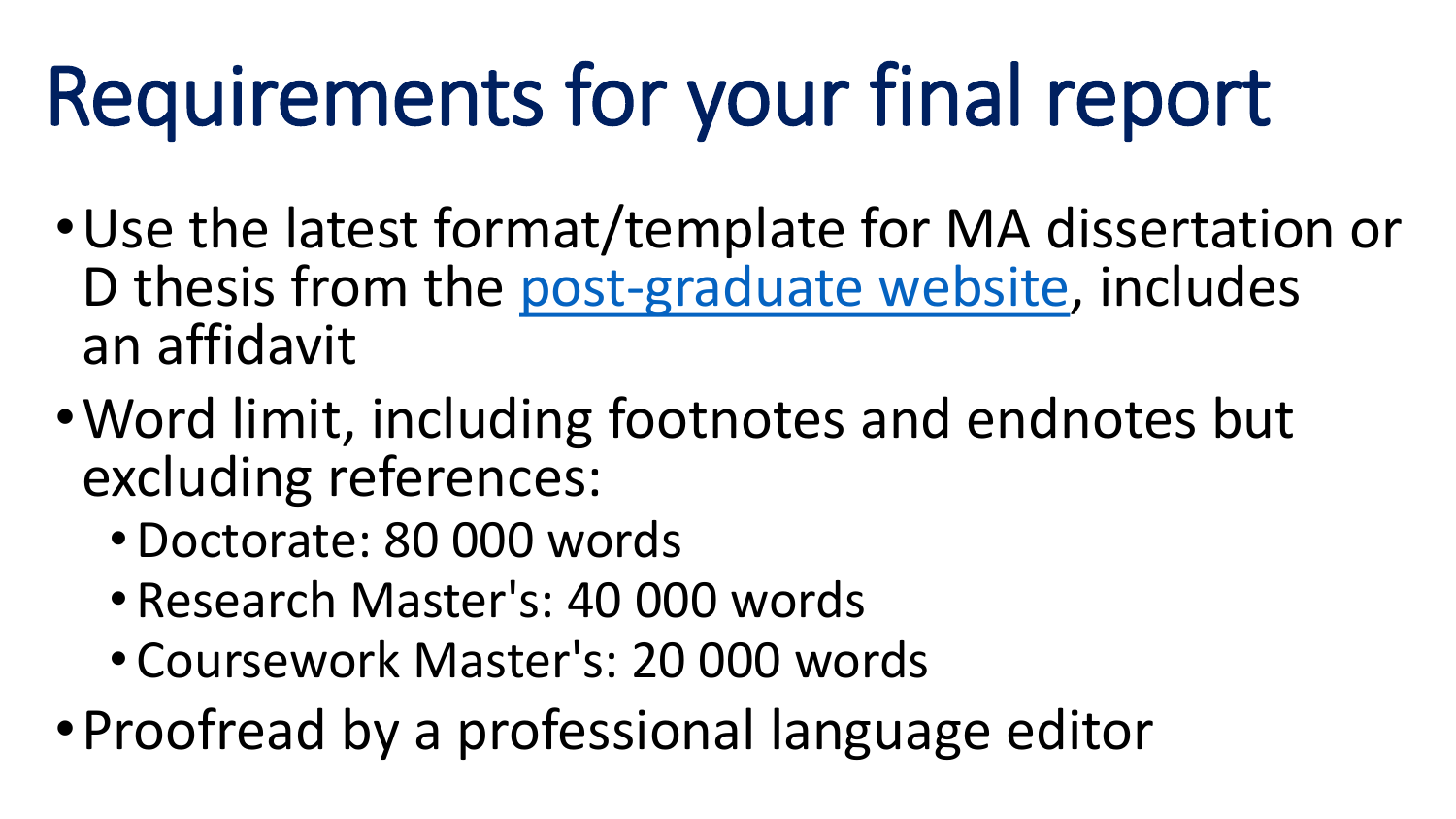# Submitting your report for examination to the Faculty Office

- •First get your supervisor's approval
- •Only on 31 January, 31 May or 31 October, depending on your situation
- •Late submission could imply the renewal of a registration
- •Assessors are granted 6 weeks to assess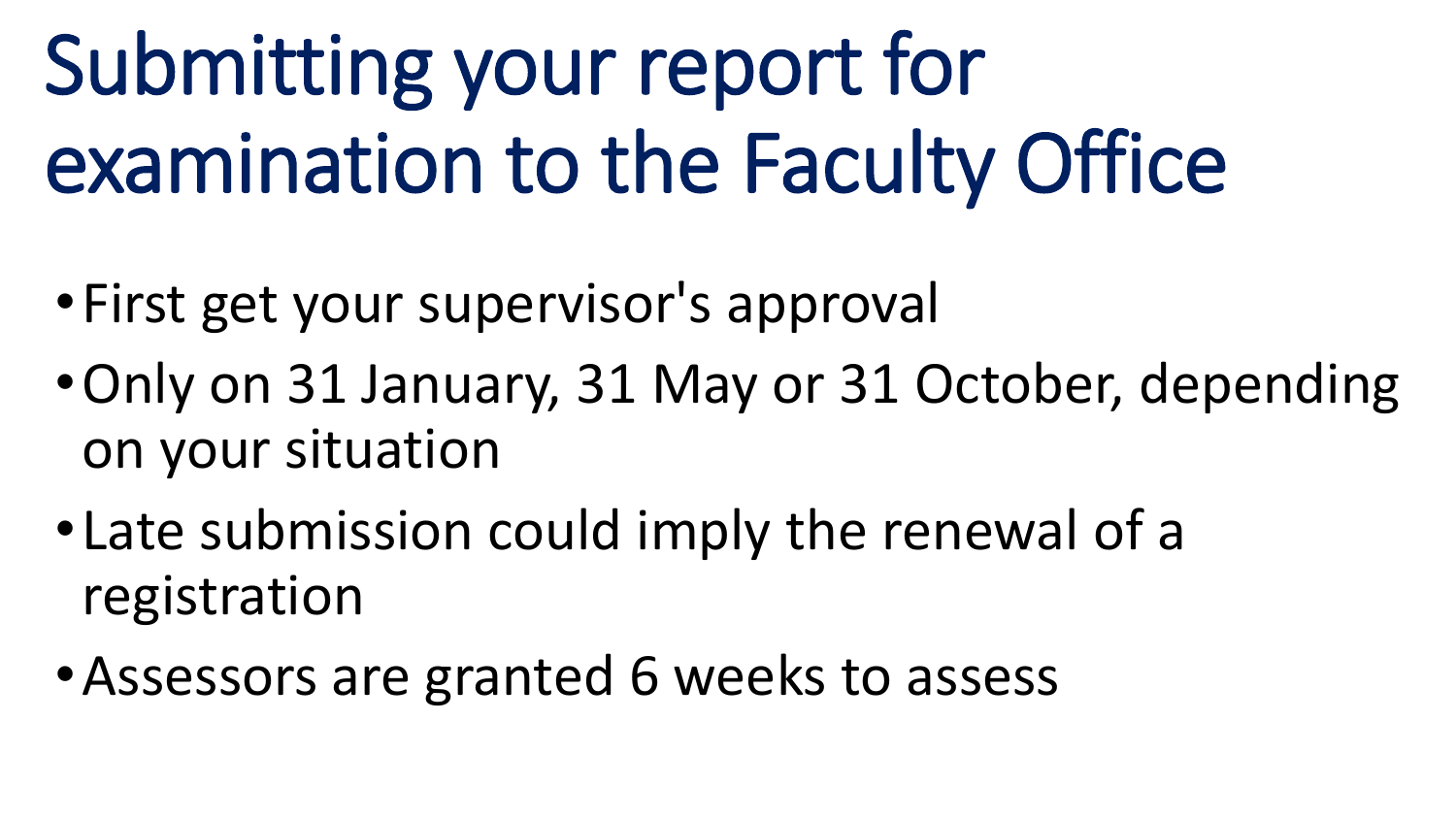#### Submitting your report for examination: checklist

- $\sqrt{\sqrt{2}}$  Registered for the current academic year
- $\checkmark$  Assessors for your examination have been approved
- $\checkmark$  If the title or line of your research has changed, approval must have been granted by the FHDC prior to submitting for assessment
- $\checkmark$  If you have change of supervisor(s) approval must have been granted by the FHDC prior to submitting for assessment
- $\checkmark$  Formal ethics clearance
- $\checkmark$  A full Turnitin report
- One-Stop-Form completed by your supervisor
- $\checkmark$  A digital copy of your report in PDF format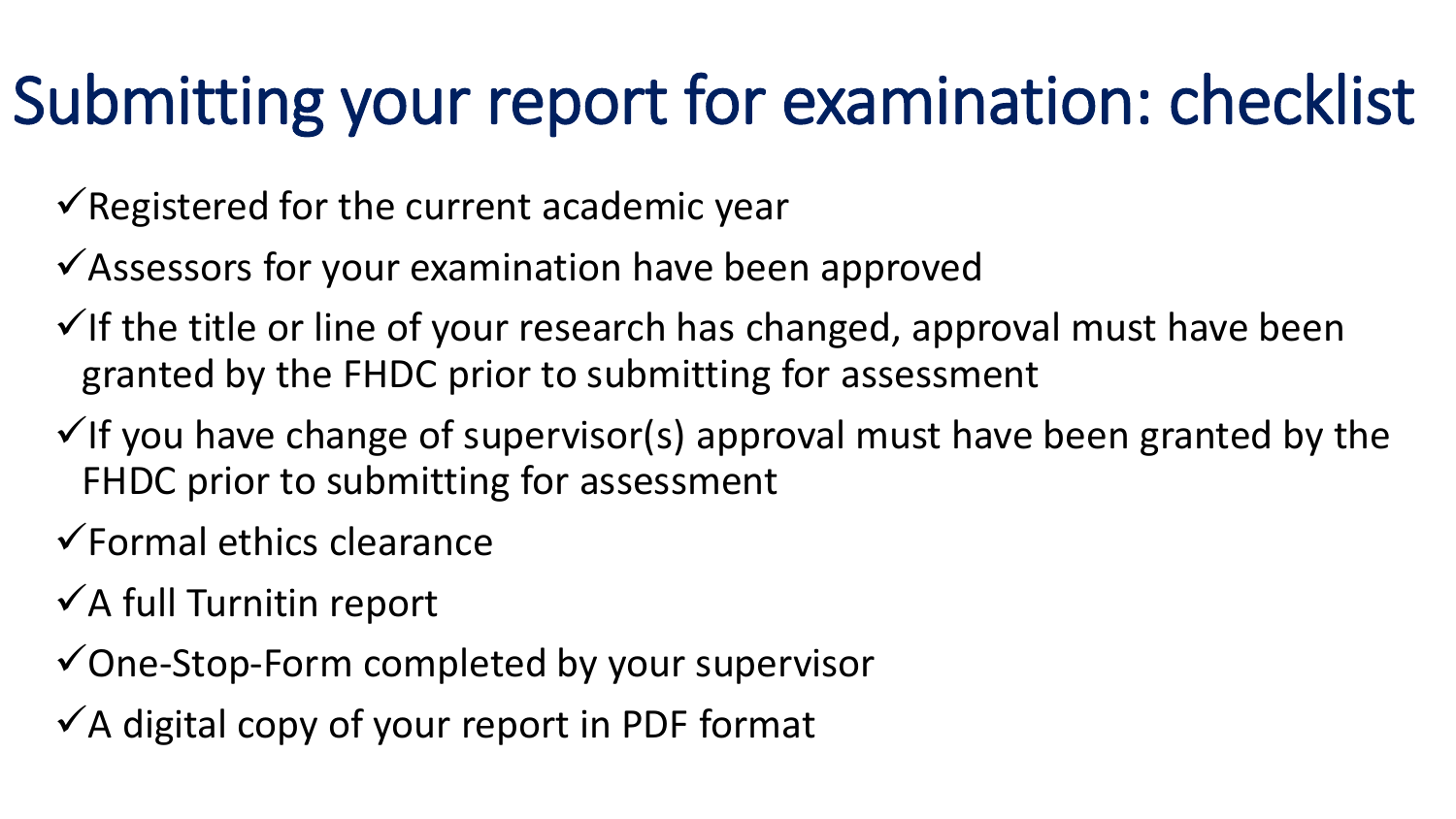#### Articles required

- •Articles suitable for submission to a peer reviewed publication in a peer-reviewed academic journal
	- 1 manuscript for a Research Master's
	- 2 manuscripts for a Doctorate
- •Dissertation or thesis by essay or article automatically meets the requirements for article(s).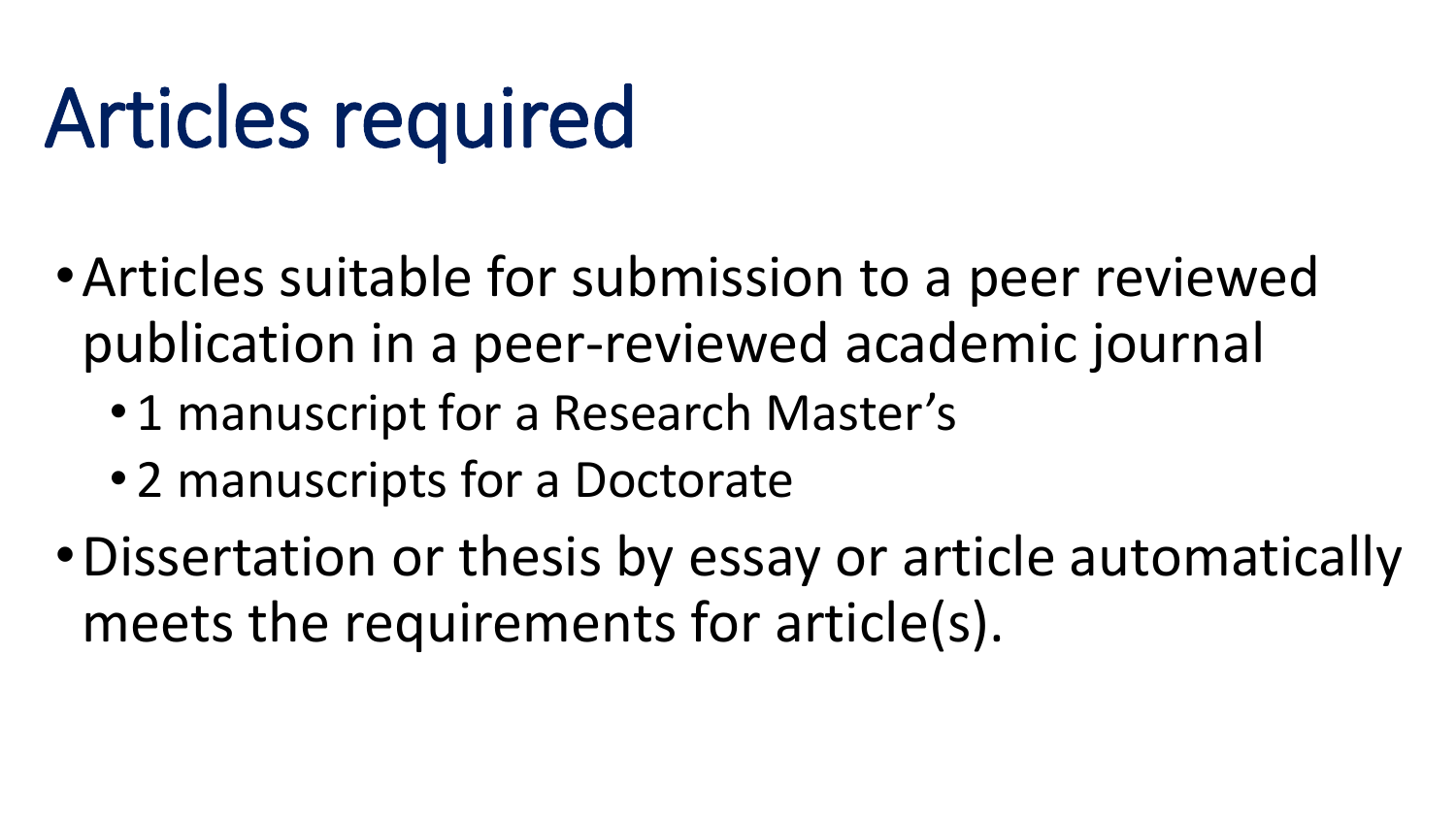#### Results recommended for dissertations

#### Approval with **no corrections** to be made:

- distinction mark of 75% or above.
- pass mark between 50% and 74%.

Provisional approval with **minor corrections** to be done to the satisfaction of the supervisor

- distinction mark of 75% or above.
- pass mark between 50% and 74%.

Recommendation of **substantial amendments** without awarding a mark in the light of deficiencies identified in the narrative report and recommending that the revised version be submitted to the particular assessor for reassessment, acknowledging the fact that her/his final mark will be capped at 50%.

**Rejection** of the dissertation, awarding a mark reflecting a fail (less than 50%), in which case no reassessment is recommended or considered.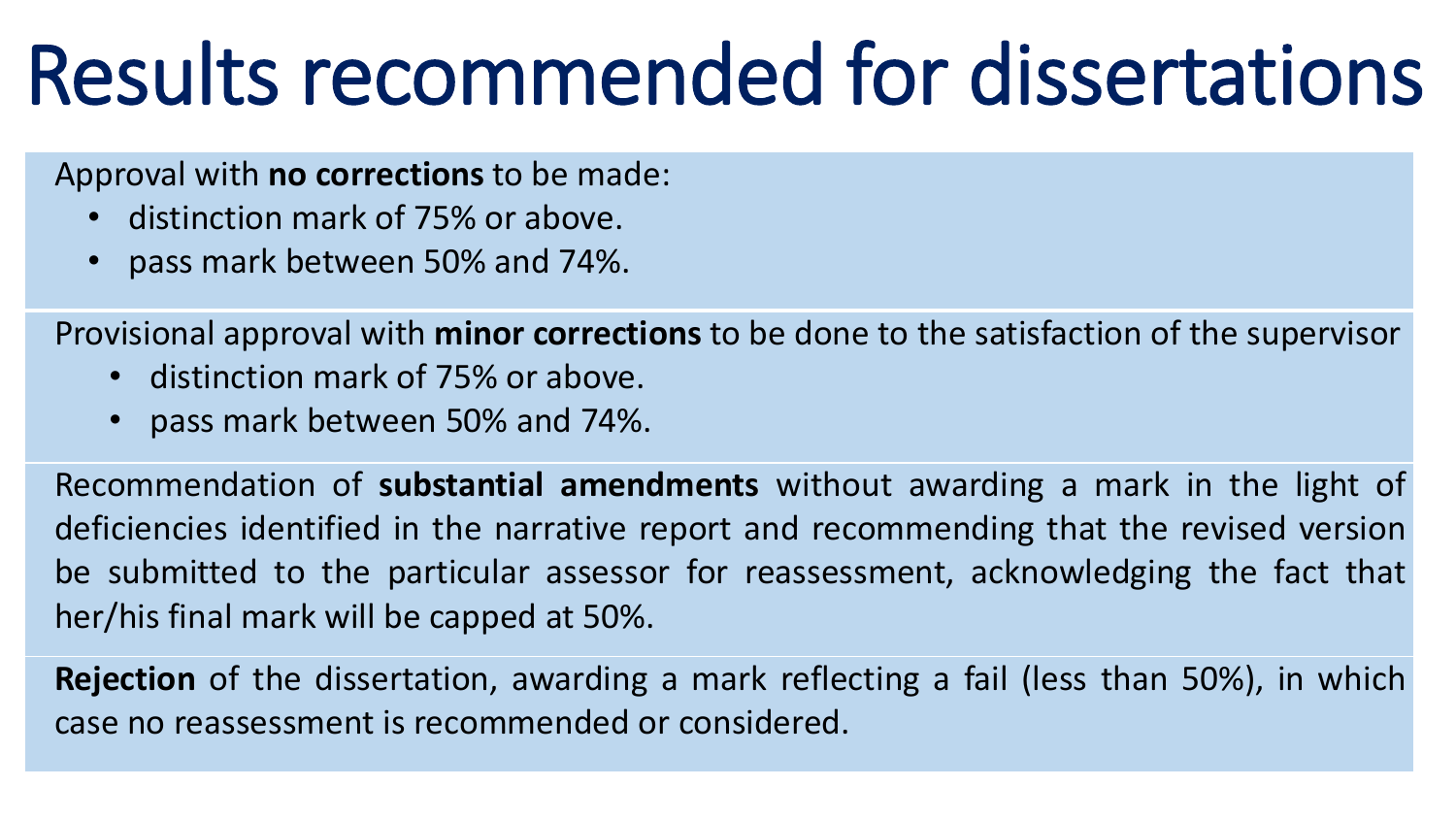#### Results recommended for theses

**Approval** of the thesis.

**Provisional approval** of the thesis with the understanding that the candidate has to make non-substantive corrections and improvements to the thesis to the satisfaction of the supervisor.

Recommendation that **substantial amendments** be made to the thesis in the light of deficiencies identified in the assessor's narrative report in which case the revised version must be submitted to the particular assessor for reassessment.

**Rejection** of the thesis in which case no reassessment is recommended or considered.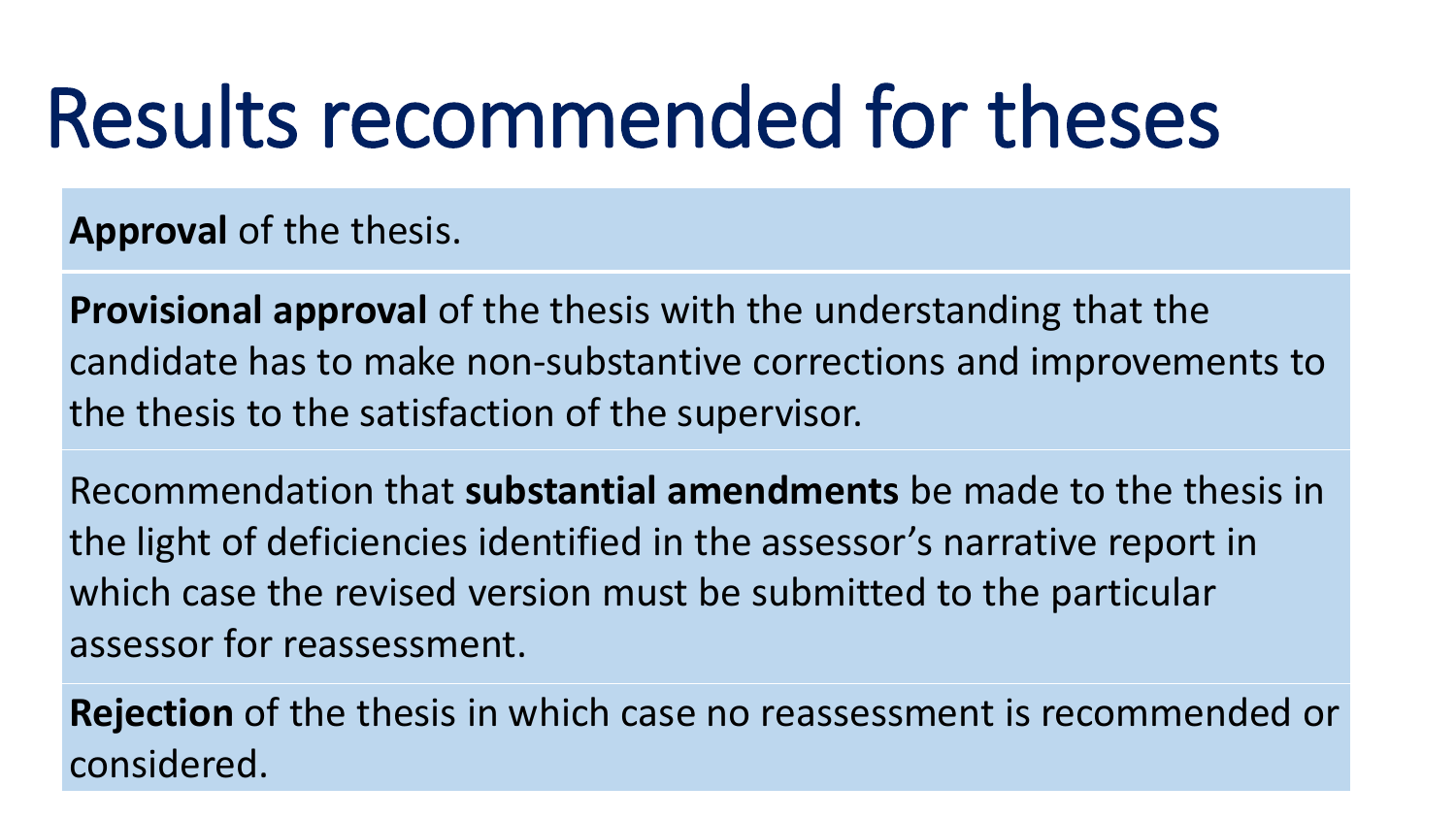#### Making corrections

- •Minor corrections: 3 months to do corrections
- •Substantial changes and resubmission for reassessment: 6 months to do corrections
- •Failed the PG degree: reapply for the particular degree and register a new topic
- •Supervisors or students cannot contact assessors before finalisation of the assessment outcome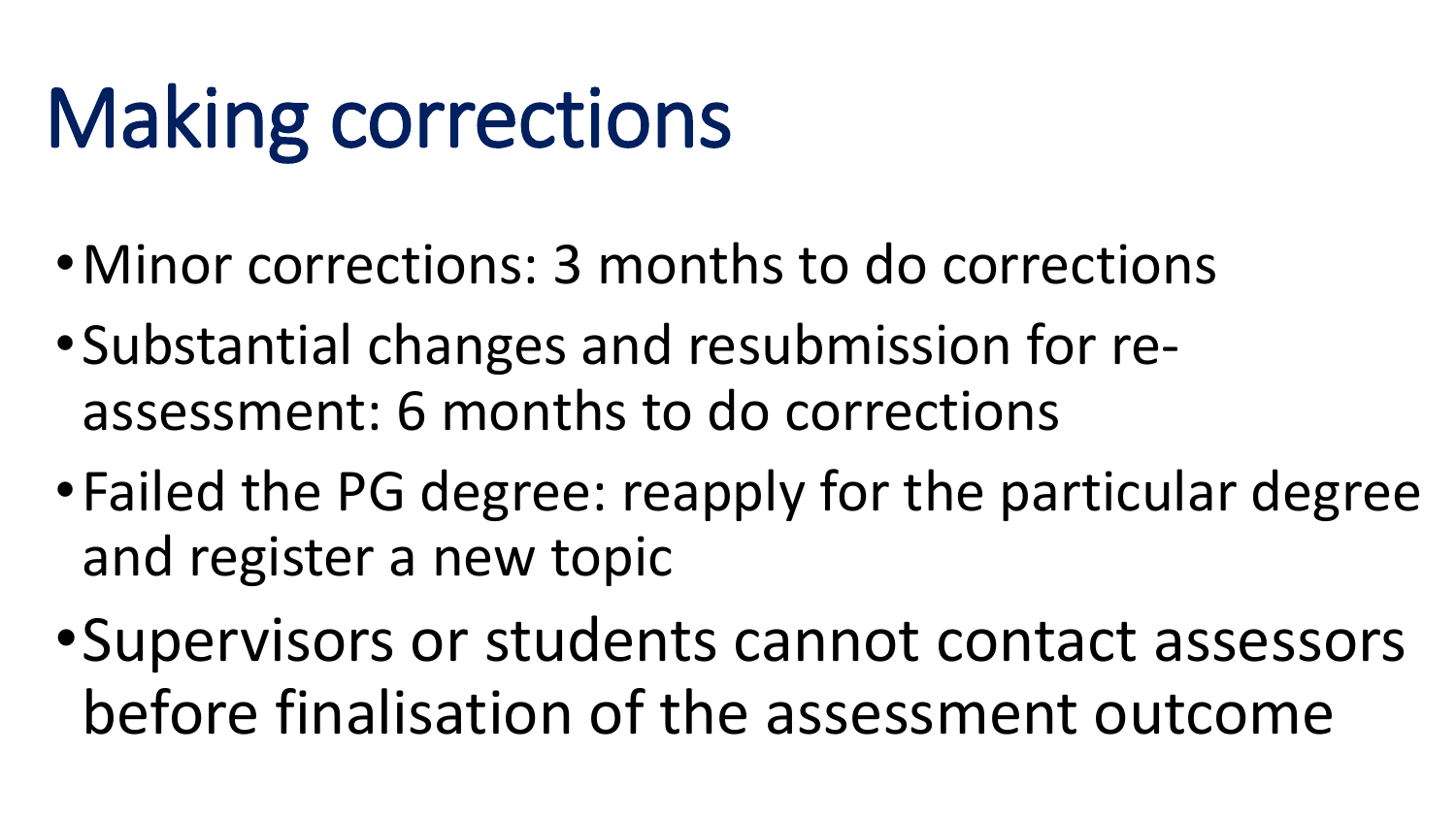#### Conflicting results

- •Supervisors and HODs will engage further if:
	- •Discrepancy of 15% or more between the marks allocated by individual assessors, or
	- •If one assessor recommends a distinction mark and the other allocates a mark lower than a distinction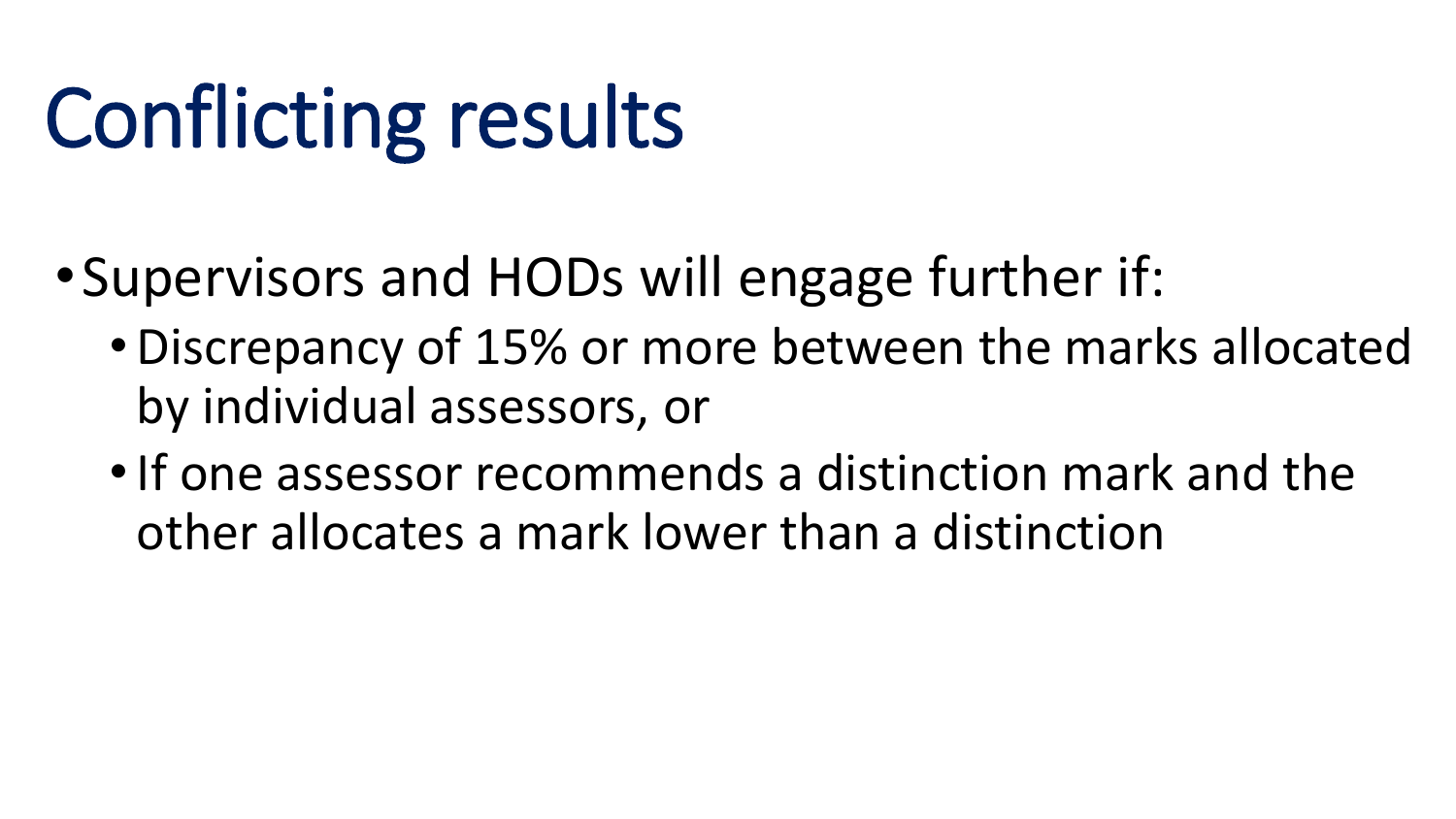#### Oral defense or Viva Voce

- •Optional for research master's students, eg. conflicting results or academic misconduct
- •Compulsory for doctorate students
	- Attended by the student and academics such as examiners and supervisors
	- Questions and discussions of any nature that examiners deem appropriate
	- Guidance for further development or the student's career